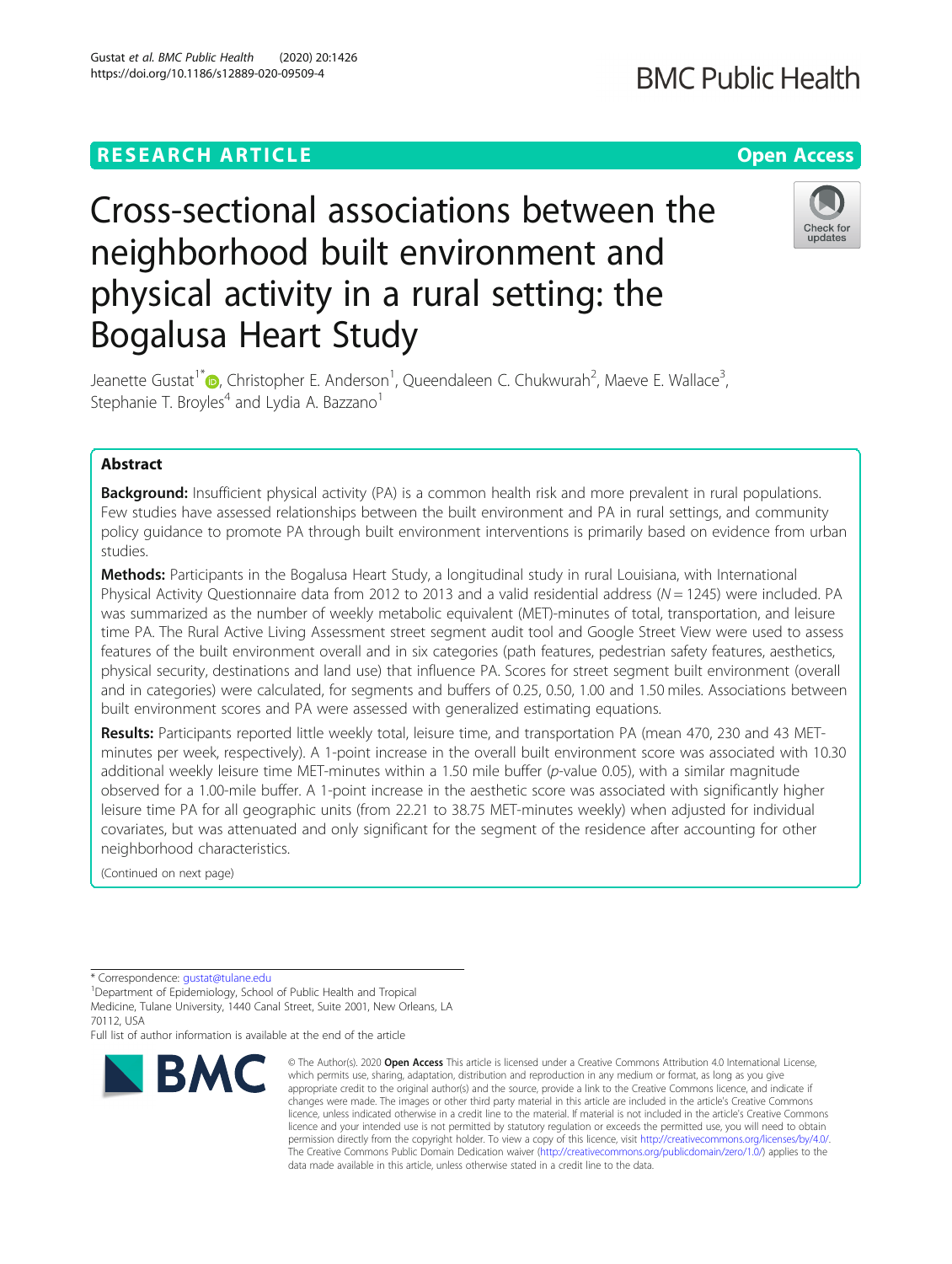#### (Continued from previous page)

**Conclusions:** Significant associations between features of the environment (overall and aesthetic scores) with leisure time PA were observed among adults in this rural population. Built environment interventions in rural settings face additional barriers of lower population density and greater distances for infrastructure projects, and it is important to identify approaches that are both feasible for rural communities and can promote PA.

Keywords: Physical activity, Built environment, Rural

## Introduction

Physical inactivity is a prevalent behavior associated with increased risk of many chronic health conditions and a detriment to public health [\[1\]](#page-8-0). Physical inactivity is a leading cause of mortality [[2\]](#page-8-0), and contributes substantially to healthcare costs [[3\]](#page-8-0). Adults in the United States are recommended to get either ≥75 min of vigorous or ≥ 150 min of moderate-to-vigorous physical activity (PA) per week [\[4](#page-8-0)]. Nearly 32% of men and half of women in the United States report receiving insufficient PA [[5\]](#page-8-0).

Rural populations in the United States are recognized as a health disparity population due to the elevated prevalence of disease and early mortality, both of which are substantially higher in rural populations than among the general adult population of the United States population [\[6](#page-8-0)]. There is a need to improve behaviors to reduce disease risk in rural populations [\[7\]](#page-8-0). Behaviors that contribute to elevated health risk, including smoking, being overweight or obese, and failure to meet PA guidelines are all more prevalent among rural populations in the United States  $[8, 9]$  $[8, 9]$  $[8, 9]$  $[8, 9]$ . Over 69% of adults 18 years of age or older living in micropolitan and noncore (i.e. non-metropolitan and rural) counties reported not meeting guidelines for aerobic PA, which was significantly higher than in any metropolitan county classification (i.e. counties including small or large urban areas) [[9\]](#page-8-0).

The amount of PA an individual will engage in is a product of the characteristics of individuals and environmental features that promote or deter PA when individuals interact with them [[10\]](#page-8-0). Research into urban-rural disparities in PA has identified lower accessibility of PA facilities and resources among rural residents [\[11](#page-9-0)]. Built environment (BE) features differ between rural and urban locales, with additional impediments to PA and active transportation including greater distances to travel, roads with higher speed limits, and fewer sidewalks, crosswalks and bike lanes in rural areas [\[12](#page-9-0)]. Within rural areas, as density decreases the availability of sidewalks decreases and land use mixture for PA deteriorates, indicating that as population density declines in rural areas, the BE becomes less conducive to PA [\[13](#page-9-0)]. Relatedly, as degree of urbanization increases, opportunities to engage in PA increase [\[14](#page-9-0)]. Associations between BE and PA have been identified, with a systematic review of the literature reporting that pleasant aesthetics, the presence of trails, parks and walkable destinations and lower levels of crime were associated with more PA in adults who live in rural areas [[15](#page-9-0)]. Understanding the physical and contextual challenges of rural communities is important to promoting PA in rural settings [[16,](#page-9-0) [17](#page-9-0)]. Promoting PA in rural communities has unique challenges that relate not only to cultural differences, population size and policy differences but also environment features [[16\]](#page-9-0). However, research into the relationship between the BE and PA in rural populations has been limited. It is important to assess BE features in relation to domains of PA (i.e. total, leisure time, transport) so that the relationships between the BE features and PA in specific domains are not obscured [[18\]](#page-9-0). Additionally, no studies have linked the BE in variable-sized geographic units to individual resident data in a rural setting. This study was conducted to develop summary scores for rural BE and evaluate the relationship between BE features around the residence and total, leisure time and transport PA in a population of adults in a small community in the rural southern United States.

#### Methods

The Bogalusa Heart Study (BHS) is a long-running study of cardiovascular risk factors and disease from childhood into adulthood conducted in a rural area (Washington Parish, Louisiana) of the southern United States. The population of the largest town in the parish, Bogalusa, is currently 11,706. It was between 12,030 and 11,920 in 2012–2013. This study included current participants in the most recent BHS study visits, who had complete PA data the last time it was assessed in 2012–2013 and a valid address of residence to allow the auditing of the BE around the residence  $(n = 1245)$  and the assessment of cross-sectional associations between BE around the residence and PA.

Street segments of the participants in this study were audited for BE features as part of a larger BE assessment for the Bogalusa Heart Study. The Rural Active Living Assessment (RALA) [[19\]](#page-9-0) street segment audit tool was used for observations of segments in this study. A total of 1340 street segments of residence were identified among Bogalusa Heart Study participants, and 2648 audits of these segments were conducted using Google StreetView. Because Google StreetView caches images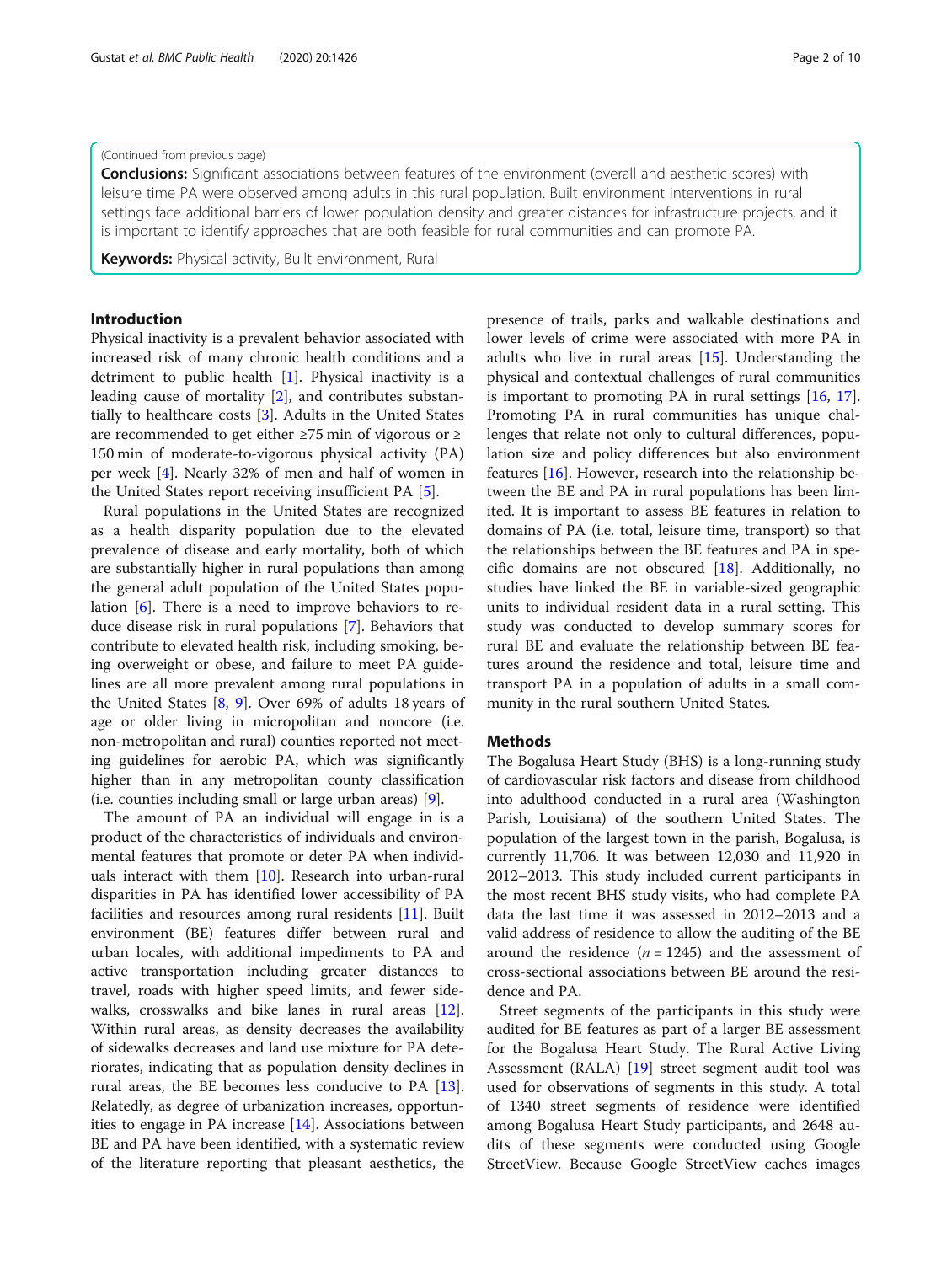from multiple years, audits were conducted of all available images for each segment (generally 2008 and 2014 for segments in Washington Parish, Louisiana). Duplicate assessment of specific street segments and image years were conducted for 196 randomly selected segments (14.6% of all segments), and agreement on individual features and in categories of features was evaluated with percent agreement and Kappa coefficients, respectively (Supplemental Table [1](#page-8-0) and Supplemental Table [2\)](#page-8-0). Google StreetView has previously been used to assess BE features in public health research [\[20](#page-9-0)], and reliability of assessments using it have been reported to be high [\[21](#page-9-0), [22](#page-9-0)].

PA was assessed with the International Physical Activity Questionnaire (IPAQ), with participants providing information on all items on the long form. The validity of PA assessed with IPAQ has been previously reported [[23\]](#page-9-0). PA was summarized as the number of weekly metabolic equivalent (MET)-minutes for total, leisure time, and transport PA following the scoring guidance provided for IPAQ.

Study participants were characterized with anthropometric (body mass index (BMI)), demographic (age, race, sex), socioeconomic (education, income) and behavioral (smoking, alcohol consumption) variables. Age and BMI were available as continuous variables. Participant education was self-reported and categorized as greater than or equal to a high school degree or less than a high school degree. Annual self-reported income was categorized as ≥25,000 US dollars or < 25,000 US dollars. Race was self-reported as white or black. Alcohol consumption in the past 12 months was self-reported (yes or no), as was smoking (current, former, never). Additional neighborhood contextual variables were obtained for the census tract of residence from American Community Survey [[24](#page-9-0)] five-year estimates (2009–2013) and the 2010 census [[25](#page-9-0)]. These included the percent of residents in a census tract living in a household with an income below the federal poverty level (FPL) and population density (residents per square mile), both treated as continuous variables.

#### Statistical analyses

We developed scores for street segment BE, overall and in six categories of features identified a priori and refined following principal components analysis. The categories of features identified included path features, pedestrian safety features, segment aesthetics, physical security, destinations and land use. Individual items in each category are shown in Supplemental Table [1](#page-8-0). Briefly, the street segment BE scores are the number of additional features thought to promote PA on a street segment relative to the sample mean for each feature. A BE score of 0 indicates that the segment has no features

that promote PA relative to the average street segment. This scoring process has been used in the development of walkability and playground indices [\[26](#page-9-0), [27](#page-9-0)].

The scoring followed a 6-step process. First (step 1), features that were assessed across multiple variables using the RALA (i.e. the presence and characteristics of sidewalks) were combined into one variable, and all variables were coded so that higher numerical values were assigned to features thought to promote PA (i.e. the presence of a crossing signal = 1, the absence of a crossing signal = 0). Next (step 2), sample means were calculated for each variable and (step 3) 1-point was added to a preliminary score for a segment for each variable that the segment value exceeds the sample mean for that variable. This was followed (step 4) by the calculation of a mean preliminary score for segments with values above and below the sample mean for every variable. To evaluate the internal consistency of the preliminary scores, mean preliminary scores were compared for segments above and below the sample mean for each variable (step 5), and variables for which there was not a difference in mean preliminary score  $\geq 1$  between segments above and below the sample mean were flagged for removal. The mean preliminary scores calculated in step 4 and the variables flagged for removal in step 5 are shown in Supplemental Table [1.](#page-8-0) Finally (step 6), a final score was calculated by adding 1-point to the score for each variable that was not flagged for removal in step 5 and for which the segment value exceeds the sample mean for that variable. This scoring process was done for all variables assessed to generate an overall score, and for variables in categories of features (path, pedestrian safety, aesthetics, physical security, destinations, land use).

Because of large differences in Google StreetView image quality over time, the scoring was stratified by image year ( $\leq 2010$  vs > 2010) and auditor. Agreement was assessed for the scores from duplicate audits with intraclass correlation coefficients and was found to be acceptable for all scores except the physical security category (Supplemental Table [3\)](#page-8-0). Scores for each audit of a segment were averaged to give an average segment score. Neighborhood BE scores were then calculated as an average, weighted by the inverse distance (from the center point of each segment), of all segment scores in buffers with radii of 0.25, 0.50, 1.00 and 1.50 miles around each segment. Because this study evaluated physical activity in different domains, accommodating the potential for relevant geographic buffers for the different domains of activity was essential, with 0.25, 0.50, 1.00 and 1.50-mile buffers thought to capture built environment features relevant for short, medium and longer distance walking trips [\[28](#page-9-0)].

This allowed the closer segments to contribute the most to the neighborhood scores in each buffer. As an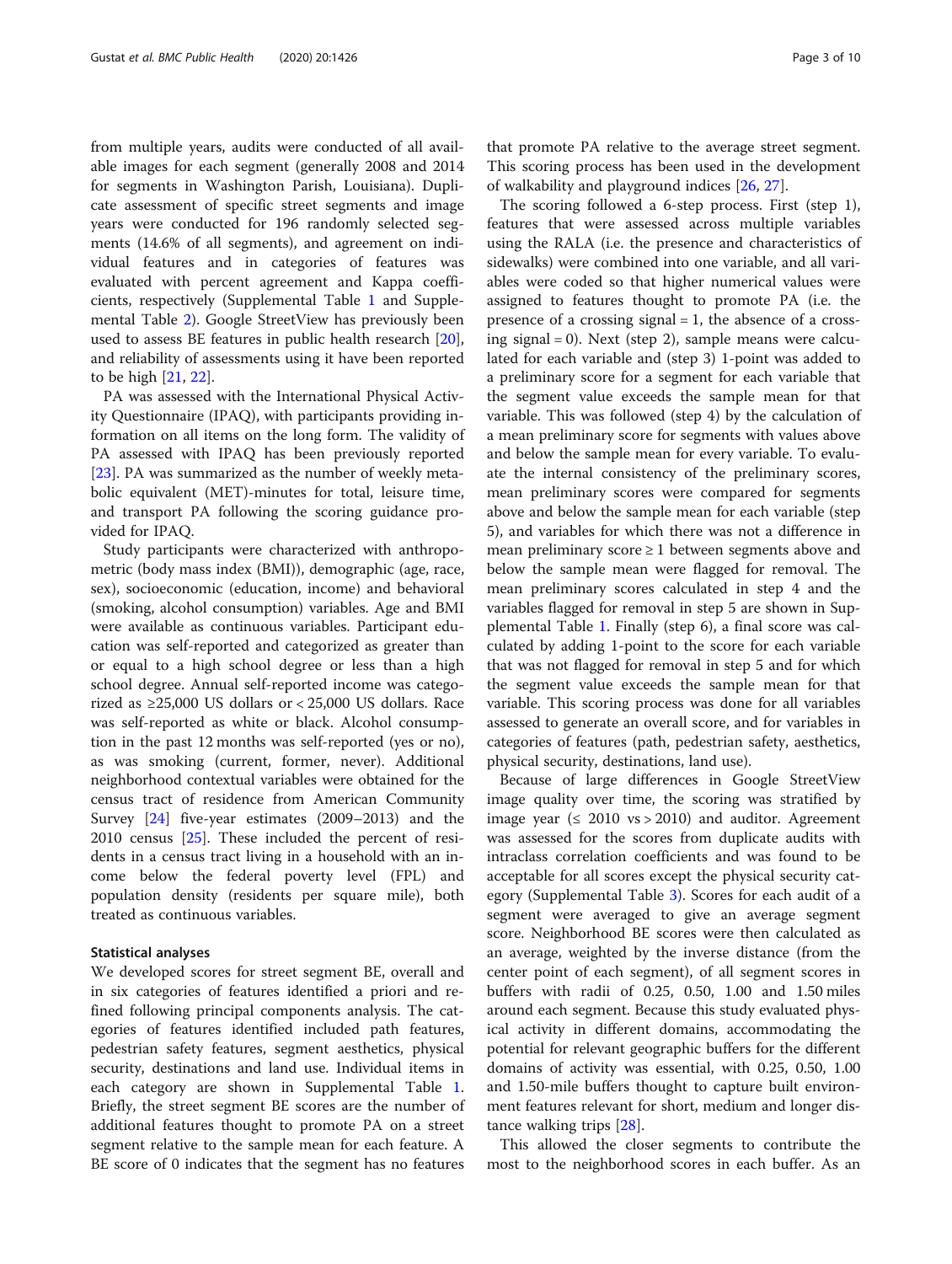example in Supplemental Fig. [1](#page-8-0), for street segment A, the score for a 0.25-mile buffer would include the score of street segment A, and segments 1 and 2, with segments 1 and 2 receiving lower weights than the central segment (segment A) due to their distance from the centroid. The 0.50-mile buffer score for segment A would average the scores of segments A and 1–7, with weights decreasing from segment 1 to 7 due to the increased distance from the centroid. The 1.00-mile buffer score for segment A would include all the audited segments in the figure, with segments 8, 9, 10, 11, and B contributing the least (having the smallest weights) to the weighted average score because they are the furthest from the central segment A.

The study sample was characterized with frequencies or means and standard deviations, and differences between individuals living on segments with an overall score greater or equal to versus below the average score were compared with chi-square or t-tests as appropriate. The associations between BE scores and total PA, leisure time PA and transport PA were evaluated in generalized estimating equations (GEE) linear regression models that accommodated clustering within street segments and census tracts. Minimally adjusted models were run with gender and age as covariates, and fully adjusted models additionally incorporated the percent of residents in a census tract living below the FPL and population density. P-values < 0.05 were considered statistically significant, and  $p$ -values < 0.10 were highlighted because those relationships merit further exploration.

# Results

The majority of study participants were female (59.0%), white (65.9%), and reported drinking alcohol in the last year (87.9%), never being a smoker (64.7%), having a high school degree or more education (84.3%), and having an income ≥\$25,000 US dollars per year (62.3%) (Table 1). The mean age was 48.1, and mean BMI was 31.4. Participants reported low levels of PA, with only 27.0% of participants reporting enough weekly PA to

| Variable                                     | <b>Full Sample</b> | 10.56 < Overall mRALA score | 10.56 ≥ Overall mRALA score |          |
|----------------------------------------------|--------------------|-----------------------------|-----------------------------|----------|
|                                              | $N = 1245$         | $n = 515$                   | $n = 730$                   | p-value* |
| Female, n (%)                                | 735 (59.0)         | 308 (59.7)                  | 427 (58.4)                  | 0.63     |
| Drink alcohol, n (%)                         | 1094 (87.9)        | 457 (88.9)                  | 637 (87.5)                  | 0.45     |
| Smoke, n (%)                                 |                    |                             |                             | 0.56     |
| Current                                      | 245 (19.7)         | 94 (18.3)                   | 151 (20.7)                  |          |
| Former                                       | 195 (15.7)         | 83 (16.1)                   | 112(15.3)                   |          |
| Never                                        | 805 (64.7)         | 338 (65.6)                  | 467 (64.0)                  |          |
| Race, n (%)                                  |                    |                             |                             | 0.53     |
| White                                        | 820 (65.9)         | 327 (63.6)                  | 493 (67.5)                  |          |
| Black                                        | 422 (33.9)         | 186 (36.2)                  | 236 (32.3)                  |          |
| Education, n (%)                             |                    |                             |                             | 0.99     |
| < High school                                | 196 (15.7)         | 81 (15.7)                   | 115 (15.8)                  |          |
| $\geq$ High school                           | 1049 (84.3)        | 434 (84.3)                  | 615 (84.2)                  |          |
| Income, n (%)                                |                    |                             |                             | 1.00     |
| $<$ \$25,000                                 | 469 (37.7)         | 194 (37.7)                  | 275 (37.7)                  |          |
| $\ge$ \$25,000                               | 776 (62.3)         | 321 (62.3)                  | 455 (62.3)                  |          |
| $\geq$ 150 min/wk. MVPA, n (%)               | 336 (27.0)         | 144 (28.0)                  | 192 (26.3)                  | 0.52     |
| Total PA (MET-minutes/wk), mean ± SD         | $470.3 \pm 783.3$  | $490.8 \pm 788.1$           | $455.8 \pm 780.2$           | 0.44     |
| Transport PA (MET-minutes/wk), mean $\pm$ SD | $43.5 \pm 162.0$   | $46.7 \pm 160.5$            | $41.2 \pm 163.1$            | 0.56     |
| Leisure PA (MET-minutes/wk), mean ± SD       | $230.4 \pm 436.6$  | $256.1 \pm 483.3$           | $212.2 \pm 399.8$           | 0.09     |
| BMI (kg/m <sup>2</sup> ), mean $\pm$ SD      | $31.4 \pm 7.8$     | $31.3 \pm 7.9$              | $31.5 \pm 7.8$              | 0.79     |
| Age, mean $\pm$ SD                           | $48.1 \pm 5.2$     | $48.4 \pm 5.2$              | $47.9 \pm 5.3$              | 0.13     |
| Tract, population density, mean $\pm$ SD     | $587.4 \pm 1135.9$ | $952.0 \pm 1623.0$          | $330.9 \pm 432.7$           | < 0.0001 |
| Tract, proportion poverty, mean $\pm$ SD     | $0.3 \pm 0.1$      | $0.3 \pm 0.1$               | $0.3 \pm 0.1$               | 0.45     |

PA Physical activity, SD standard deviation, min minutes, wk. week, BMI body mass index, RALA Rural Active Living Assessment

\*p-value is for the comparison of participants living on street segments below the average overall street segment score of 10.56 to those living on a street segment at or above the mean overall street segment score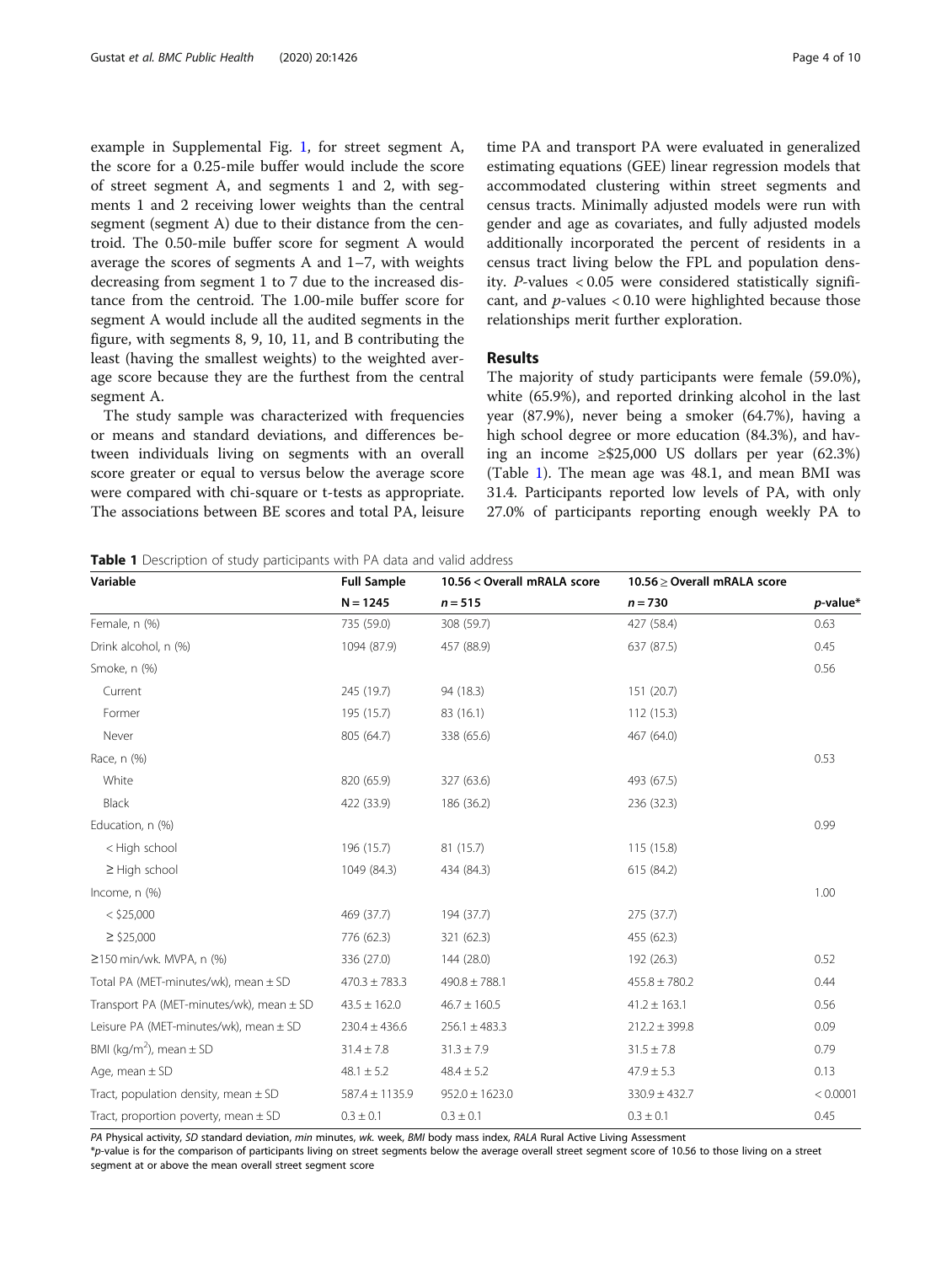meet US guidelines of 150 min of moderate to vigorous PA per week [[4\]](#page-8-0). Population density at the census tract level was the only variable significantly different between individuals living on street segments above or below the sample mean for the overall score  $(p < 0.0001)$ , with higher population density (952.0 people per square mile) observed for individuals living on street segments with higher overall scores and lower population density (330.9 residents per square mile) for individuals living on street segments with lower overall scores.

Street segment scores indicated the number of additional features a street segment had relative to the sample mean. Most street segments in this study had stop signs (58.7%) and public lighting (68.4%), while few had sidewalks (21.8%), any type of path (24.0%), any pedestrian signage (2.3%), or commercial or civic destinations (12.5 and 9.6%, respectively) (Supplemental Table [1](#page-8-0)). The mean overall score for street segments in this sample was 10.57, indicating that on average segments had 10.57 features that were more conducive to PA than the average value of that feature in the sample (Table 2). The overall score decreased with increasing buffer radii. The mean street segment path score was 2.56, which decreased to 2.25–2.27 for all buffer radii. The mean street segment aesthetic score was 2.82 and increased to 3.00–3.05 for all buffer radii. Pedestrian safety, physical security, destinations and land use scores did not vary substantially with changes to the radius of the buffer. Unbuffered average overall, path and aesthetic scores across all audits are shown for street segments in Bogalusa in Fig. [1](#page-5-0) (panels a, b and c, respectively).

#### Total PA

Associations between BE scores and total, transport and leisure-time PA per week are shown in Table [3.](#page-6-0) There was no association observed between the overall score and weekly total PA.

#### Transport PA

There was no association between the overall score and weekly transport PA. The aesthetic score around the residence was not associated with transport PA at any buffer size. The land use score around the residence was not associated with transport PA at any buffer size.

#### Leisure-time PA

Each 1-point increase in the overall score was associated with significant 8.70 and 9.20 MET-minute higher weekly leisure-time PA in partially adjusted models in 1.00- and 1.50-mile buffers around the residence, and with a significant 10.30 MET-minute higher weekly leisure-time PA in the 1.50-mile buffer in fully adjusted models (all  $p < 0.05$ ). Each 1-point increase in the *aes*thetic score was associated with a statistically significant 22.21 to 38.75 MET-minute higher weekly leisure-time PA in all areal units (all  $p < 0.05$ ) in the partially adjusted model. In the fully adjusted model, aesthetic score was associated with a significant 17.22 MET-minute higher weekly leisure-time PA for the street segment of residence ( $p < 0.05$ ). There was no association between the land use score and leisure-time PA.

Results of GEE models for the categories of features with no associations with PA are presented in Supplemental Table [4.](#page-8-0) Physical security demonstrated significant associations with leisure-time PA in 1.00- and 1.50 mile buffers in partially and fully adjusted models, but due to the low reliability of the physical security score these results are not presented in the main results and will not be discussed further.

### Non-statistically significant trends Total PA

The street segment *path score* was not associated with total PA in partially adjusted models, but a 1-point increase in path score was associated with 22.49 and 26.20 MET-minutes higher weekly total PA in 1.00- and 1.50 mile buffers around the residence  $(0.05 < p < 0.1)$ . Each

**Table 2** Built environment scores based on the RALA\* street segment audits by areal unit

|                     |                 | Buffer radius around participant address |                 |                  |                  |  |  |  |  |
|---------------------|-----------------|------------------------------------------|-----------------|------------------|------------------|--|--|--|--|
|                     | 0.00 miles      | 0.25 miles                               | 0.50 miles      | 1.00 miles       | 1.50 miles       |  |  |  |  |
| Score               | Mean $\pm$ SD   | Mean $\pm$ SD                            | Mean $\pm$ SD   | Mean $\pm$ SD    | Mean $\pm$ SD    |  |  |  |  |
| Overall             | $10.57 + 4.25$  | $10.29 \pm 3.69$                         | $10.25 + 3.47$  | $10.18 \pm 3.22$ | $10.19 \pm 3.08$ |  |  |  |  |
| Path                | $2.56 + 2.32$   | $2.25 \pm 2.00$                          | $2.27 \pm 1.89$ | $2.25 + 1.71$    | $2.25 \pm 1.62$  |  |  |  |  |
| Pedestrian Safety   | $3.04 \pm 1.78$ | $3.02 + 1.52$                            | $3.02 \pm 1.41$ | $3.01 \pm 1.30$  | $3.03 \pm 1.21$  |  |  |  |  |
| Aesthetics          | $2.82 \pm 1.41$ | $3.05 \pm 1.19$                          | $3.03 \pm 1.11$ | $3.00 \pm 1.01$  | $3.02 \pm 0.93$  |  |  |  |  |
| Physical Security   | $3.71 + 0.89$   | $3.69 + 0.92$                            | $3.68 + 0.82$   | $3.70 \pm 0.73$  | $3.72 \pm 0.68$  |  |  |  |  |
| <b>Destinations</b> | $0.55 + 1.15$   | $0.56 \pm 0.98$                          | $0.55 + 0.86$   | $0.56 + 0.75$    | $0.56 \pm 0.66$  |  |  |  |  |
| Land Use            | $1.72 \pm 0.89$ | $1.63 + 0.78$                            | $1.63 \pm 0.73$ | $1.62 + 0.66$    | $1.60 \pm 0.61$  |  |  |  |  |

SD standard deviation

\*RALA Rural Active Living Assessment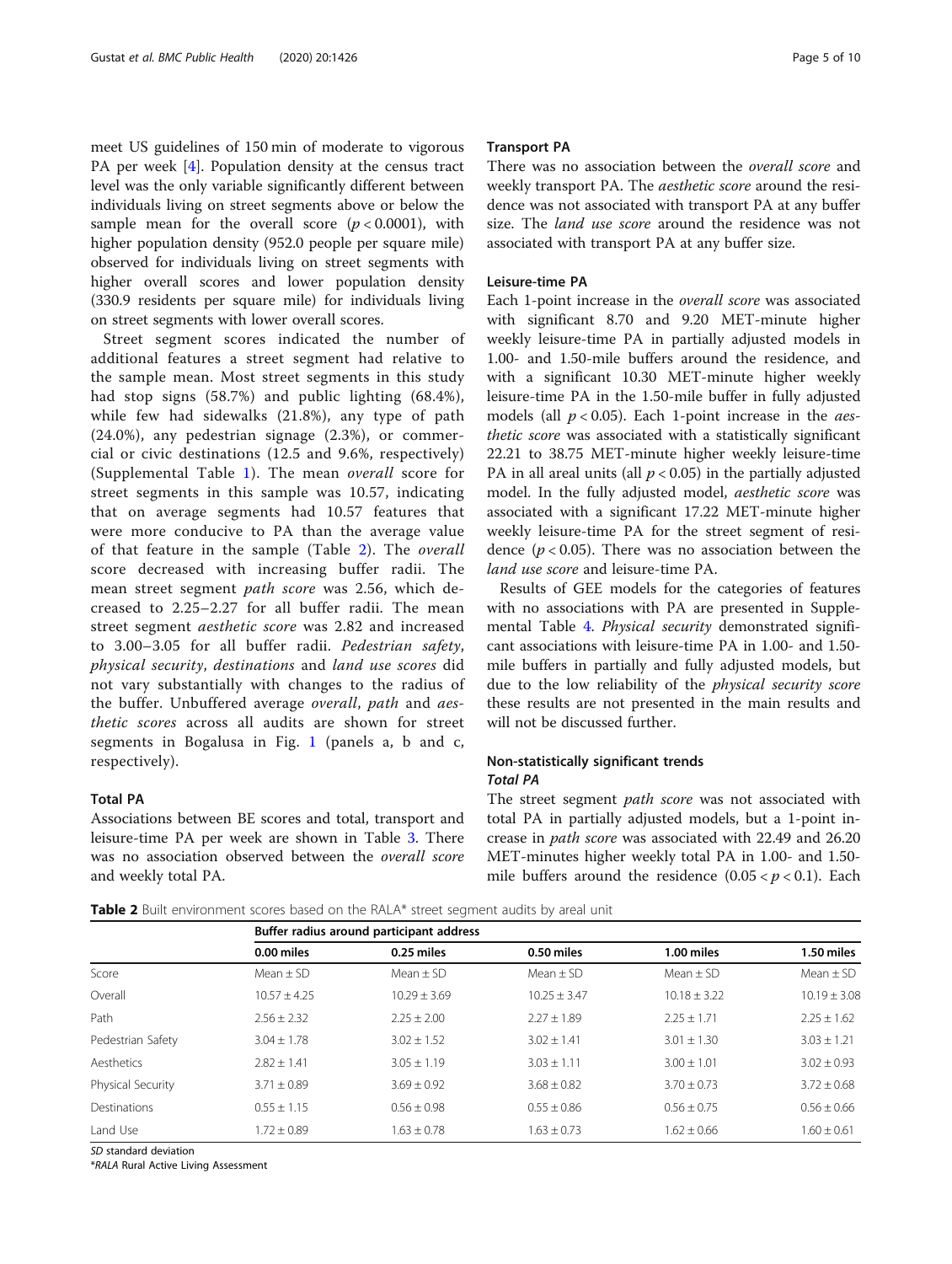<span id="page-5-0"></span>A





1-point increase in the aesthetic score at the 1.50-mile buffer was associated with 43.4 and 38.9 MET-minutes higher weekly total PA in partially and fully adjusted models, respectively  $(0.05 < p < 0.1)$ . Each 1-point increase in the land use score in the fully adjusted model was associated with 32.6, 45.4 and 53.3 MET-minutes lower weekly total PA in 0.25-, 1.00- and 1.50-mile buffers, respectively  $(0.05 < p < 0.1)$ .

#### Transport PA

Each 1-point increase in the path score was associated with 4.06 and 4.56 MET-minutes higher weekly transport PA in 0.25- and 0.50-mile buffers in the partially adjusted model  $(0.05 < p < 0.1)$ , and 3.84 MET-minutes higher weekly transport PA in the 0.25-mile buffer in the fully adjusted model  $(0.05 < p < 0.1)$ .

#### Leisure-time PA

A 1-point increase in the path score at 1.00 and 1.50 mile buffers with was associated with 12.61 and 14.76 MET-minutes higher weekly leisure-time PA in the partially adjusted model, and 13.93 and 17.89 MET-minutes higher weekly leisure-time PA in the fully adjusted model. In the fully adjusted model, aesthetic score was associated with 19.14 MET-minutes higher leisure-time PA in the 0.25-mile buffer  $(0.05 < p < 0.1)$ .

# **Discussion**

Reported weekly PA was low among participants in the Bogalusa Heart Study, and few street segments had features supportive of PA such as paths (24.0%) or

pedestrian signage (2.3%). Significant associations were observed between scores summarizing BE features around the residence and PA for participants in the Bogalusa Heart Study. In partially adjusted models, significant associations were identified between the overall score and higher leisure-time PA in buffers of 1.00- and 1.50-miles around the residence and between the aesthetic score and higher leisure-time PA in all buffers. In fully adjusted models, significant associations between the overall score and higher leisure-time PA remained for the 1.50-mile buffer, and between the aesthetic score and higher leisure-time PA for the street segment of residence. No significant associations were observed between BE scores around the home and total PA or transport PA, though there were suggestive associations between the *path score* and transport PA in 0.25- and 0.50-mile and between path, aesthetic and land use scores and total PA in 1.00- and 1.50-mile buffers.

Streets segments in this study were similar to those in other studies of street characteristics in the rural South, with inadequate pedestrian safety features and few destinations [\[29](#page-9-0)]. Previous research on the relationship between BE features and PA in rural populations has found relationships between pleasant aesthetics, the presence of trails, parks and walkable destinations and safety and higher levels of PA [[15](#page-9-0)]. A recently published study found that poor cardiovascular health behaviors among Maine residents responding to the Behavioral Risk Factor Surveillance System survey between 2011 and 2014, including low levels of PA, were more likely among individuals living in areas with low fitness facility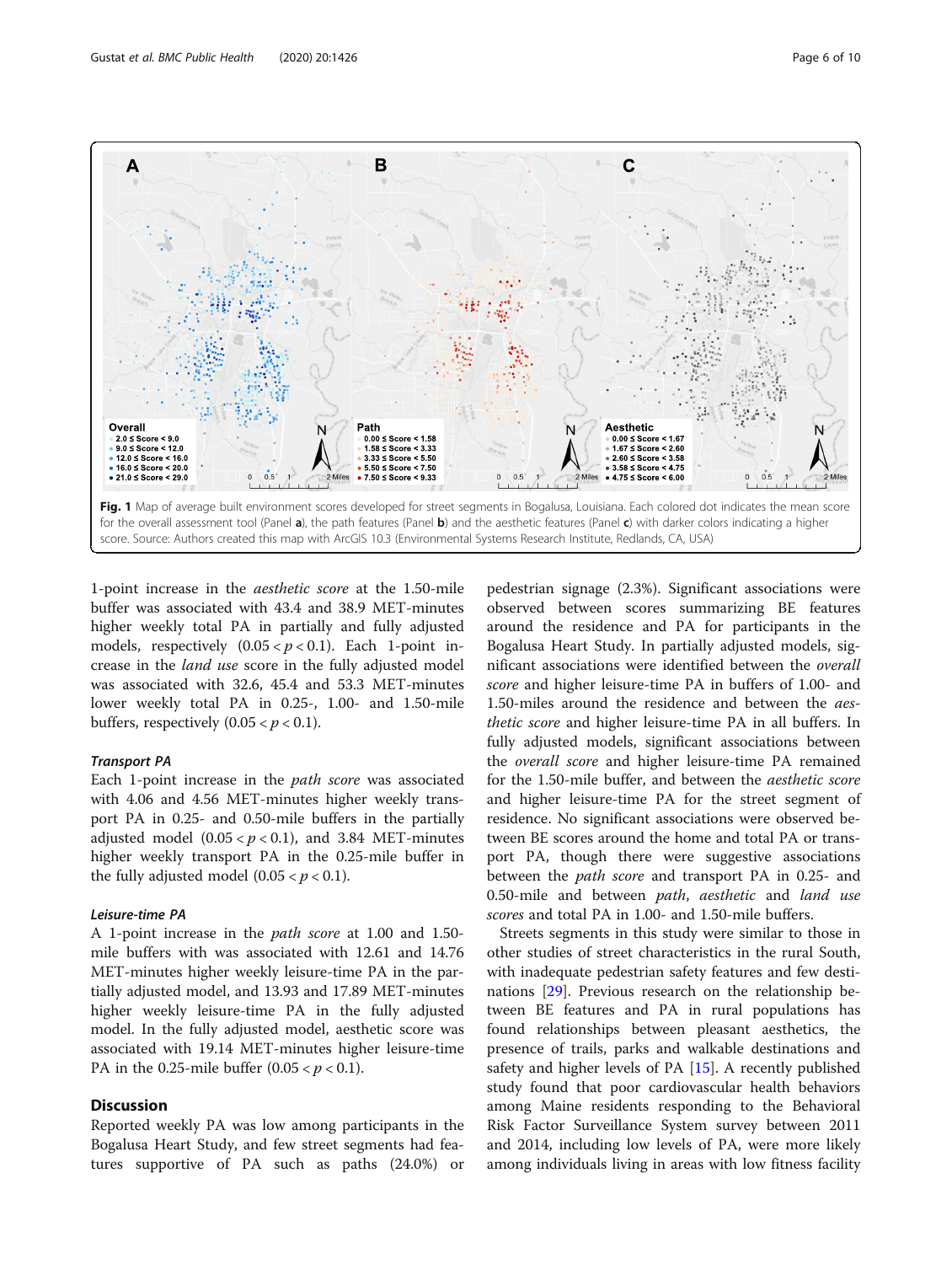| Score                    | Radius of Buffer around Street Segment of Residence |         |                 |         |                 |         |                 |          |                 |          |
|--------------------------|-----------------------------------------------------|---------|-----------------|---------|-----------------|---------|-----------------|----------|-----------------|----------|
|                          | 0.00 mile                                           |         | 0.25 mile       |         | 0.50 mile       |         | 1.00 mile       |          | 1.50 mile       |          |
|                          | B (SE)                                              | p       | B (SE)          | p       | B (SE)          | p       | B (SE)          | p        | B (SE)          | р        |
| Partially Adjusted Model |                                                     |         |                 |         |                 |         |                 |          |                 |          |
| Total PA                 |                                                     |         |                 |         |                 |         |                 |          |                 |          |
| Overall                  | 3.28(5.21)                                          | 0.53    | 5.33(6.01)      | 0.38    | 7.37 (6.38)     | 0.25    | 10.80 (6.89)    | 0.12     | 11.54 (7.21)    | 0.11     |
| Path                     | 2.36(9.53)                                          | 0.80    | 10.25 (11.07)   | 0.35    | 13.49 (11.70)   | 0.25    | 19.51 (12.93)   | 0.13     | 21.69 (13.62)   | 0.11     |
| Aesthetic                | 20.95 (15.71)                                       | 0.18    | 20.22 (18.63)   | 0.28    | 21.99 (20.04)   | 0.27    | 35.22 (22.07)   | 0.11     | 43.37 (23.88)   | 0.07     |
| Land Use                 | $-15.56(24.80)$                                     | 0.53    | $-27.33(28.19)$ | 0.33    | $-28.07(30.46)$ | 0.36    | $-38.29(33.44)$ | 0.25     | $-44.90(36.42)$ | 0.22     |
| Transport PA             |                                                     |         |                 |         |                 |         |                 |          |                 |          |
| Overall                  | $-0.04(1.08)$                                       | 0.97    | 1.04(1.24)      | 0.40    | 1.53(1.32)      | 0.25    | 1.59(1.43)      | 0.27     | 1.14(1.50)      | 0.45     |
| Path                     | 2.42 (1.97)                                         | 0.22    | 4.06(2.29)      | 0.08    | 4.56 (2.42)     | 0.06    | 4.16 (2.68)     | 0.12     | 3.09 (2.82)     | 0.28     |
| Aesthetic                | $-1.49(3.26)$                                       | 0.65    | $-2.03(3.86)$   | 0.60    | $-0.65(4.16)$   | 0.88    | 0.73(4.58)      | 0.87     | 0.96(4.96)      | 0.85     |
| Land Use                 | $-3.52(5.14)$                                       | 0.49    | $-4.13(5.84)$   | 0.48    | $-3.84(6.31)$   | 0.54    | $-3.91(6.93)$   | 0.57     | $-6.67(7.55)$   | 0.38     |
| Leisure-time PA          |                                                     |         |                 |         |                 |         |                 |          |                 |          |
| Overall                  | 4.19 (2.91)                                         | 0.15    | 5.76 (3.35)     | 0.09    | 6.82(3.56)      | 0.06    | 8.70 (3.85)     | $0.02*$  | 9.20 (4.02)     | $0.02*$  |
| Path                     | 3.02(5.32)                                          | 0.57    | 6.67(6.19)      | 0.28    | 8.42 (6.54)     | 0.20    | 12.61 (7.22)    | 0.08     | 14.76 (7.60)    | 0.05     |
| Aesthetic                | 22.21 (8.76)                                        | $0.01*$ | 26.67 (10.39)   | $0.01*$ | 28.22 (11.17)   | $0.01*$ | 34.77 (12.30)   | $0.005*$ | 38.75 (13.31)   | $0.004*$ |
| Land Use                 | $-15.13(13.85)$                                     | 0.28    | $-7.47(15.76)$  | 0.64    | $-7.06(17.02)$  | 0.68    | $-15.70(18.69)$ | 0.40     | $-16.71(20.36)$ | 0.41     |
| Fully Adjusted Model     |                                                     |         |                 |         |                 |         |                 |          |                 |          |
| Total PA                 |                                                     |         |                 |         |                 |         |                 |          |                 |          |
| Overall                  | 2.62(5.96)                                          | 0.66    | 4.77(6.05)      | 0.43    | 7.34(7.11)      | 0.30    | 12.20 (8.19)    | 0.14     | 13.51 (8.81)    | 0.13     |
| Path                     | 0.77(9.92)                                          | 0.94    | 9.80(9.48)      | 0.30    | 14.22 (11.24)   | 0.21    | 22.49 (13.48)   | 0.10     | 26.20 (15.11)   | 0.08     |
| Aesthetic                | 17.14 (16.99)                                       | 0.31    | 15.12 (16.79)   | 0.37    | 15.83 (17.95)   | 0.38    | 29.84 (20.84)   | 0.15     | 38.91 (23.31)   | 0.10     |
| Land Use                 | $-18.28(22.45)$                                     | 0.42    | $-32.56(18.55)$ | 0.08    | $-33.60(20.87)$ | 0.11    | –45.36 (25.01)  | 0.07     | –53.28 (28.53)  | 0.06     |
| Transport PA             |                                                     |         |                 |         |                 |         |                 |          |                 |          |
| Overall                  | $-0.55(0.93)$                                       | 0.55    | 0.72(1.40)      | 0.61    | 1.37(1.63)      | 0.40    | 1.45(1.86)      | 0.43     | 0.70(1.96)      | 0.72     |
| Path                     | 1.97(1.67)                                          | 0.24    | 3.84(2.18)      | 0.08    | 4.53(2.86)      | 0.11    | 3.97 (3.54)     | 0.26     | 2.28(3.83)      | 0.55     |
| Aesthetic                | $-1.47(2.04)$                                       | 0.47    | $-1.73(2.50)$   | 0.49    | $-0.03(2.99)$   | 0.99    | 1.99(3.61)      | 0.58     | 2.66 (3.87)     | 0.49     |
| Land Use                 | $-2.29(5.03)$                                       | 0.65    | $-2.33(6.31)$   | 0.71    | $-1.78(7.78)$   | 0.82    | $-1.34(7.70)$   | 0.86     | $-3.92(8.03)$   | 0.63     |
| Leisure-time PA          |                                                     |         |                 |         |                 |         |                 |          |                 |          |
| Overall                  | 4.00(3.06)                                          | 0.19    | 5.55 (3.47)     | 0.11    | 6.75(4.10)      | 0.10    | 9.29 (4.96)     | 0.06     | 10.30 (5.17)    | $0.05*$  |
| Path                     | 2.08 (5.76)                                         | 0.72    | 6.06(6.00)      | 0.31    | 8.28 (6.68)     | 0.22    | 13.93 (8.36)    | 0.10     | 17.89 (9.34)    | 0.06     |
| Aesthetic                | 17.22 (7.91)                                        | $0.03*$ | 19.14 (10.00)   | 0.06    | 18.85 (11.90)   | 0.11    | 23.25 (14.72)   | 0.11     | 25.71 (16.38)   | 0.12     |
| Land Use                 | $-19.84(14.98)$                                     | 0.19    | $-14.62(13.38)$ | 0.27    | $-14.85(15.63)$ | 0.34    | $-26.31(18.50)$ | 0.16     | $-28.93(20.28)$ | 0.15     |

<span id="page-6-0"></span>Table 3 Association between BE scores and total, transport and leisure-time physical activity (MET-minutes per week), partially (age and sex) and fully adjusted (age, sex, tract percent poverty and tract population density)

BE built environment, MET metabolic equivalent, PA physical activity, SE standard error

density at a county level [[30](#page-9-0)]. While the present study did not create an index of fitness facility density, the overall score represents an index of the relative density of features that support PA on the segment of residence, and this was associated with leisure-time PA in a 1.50 mile buffer. Similar to the association between the aesthetic scores and PA identified in this study, a prior contextual analysis of nonmetropolitan areas identified associations between natural amenities and increased PA [[31\]](#page-9-0). Non-significant associations between the *path score* and higher total, transport and leisure-time PA were identified in this study, similar to prior to studies that have reported significant associations between perceived or objective path features and increased PA [\[31](#page-9-0), [32\]](#page-9-0).

The lack of a significant association between the *path* score and PA, especially transport PA, was unexpected. Prior research has identified associations between perceived environmental features and regular walking [[33](#page-9-0)]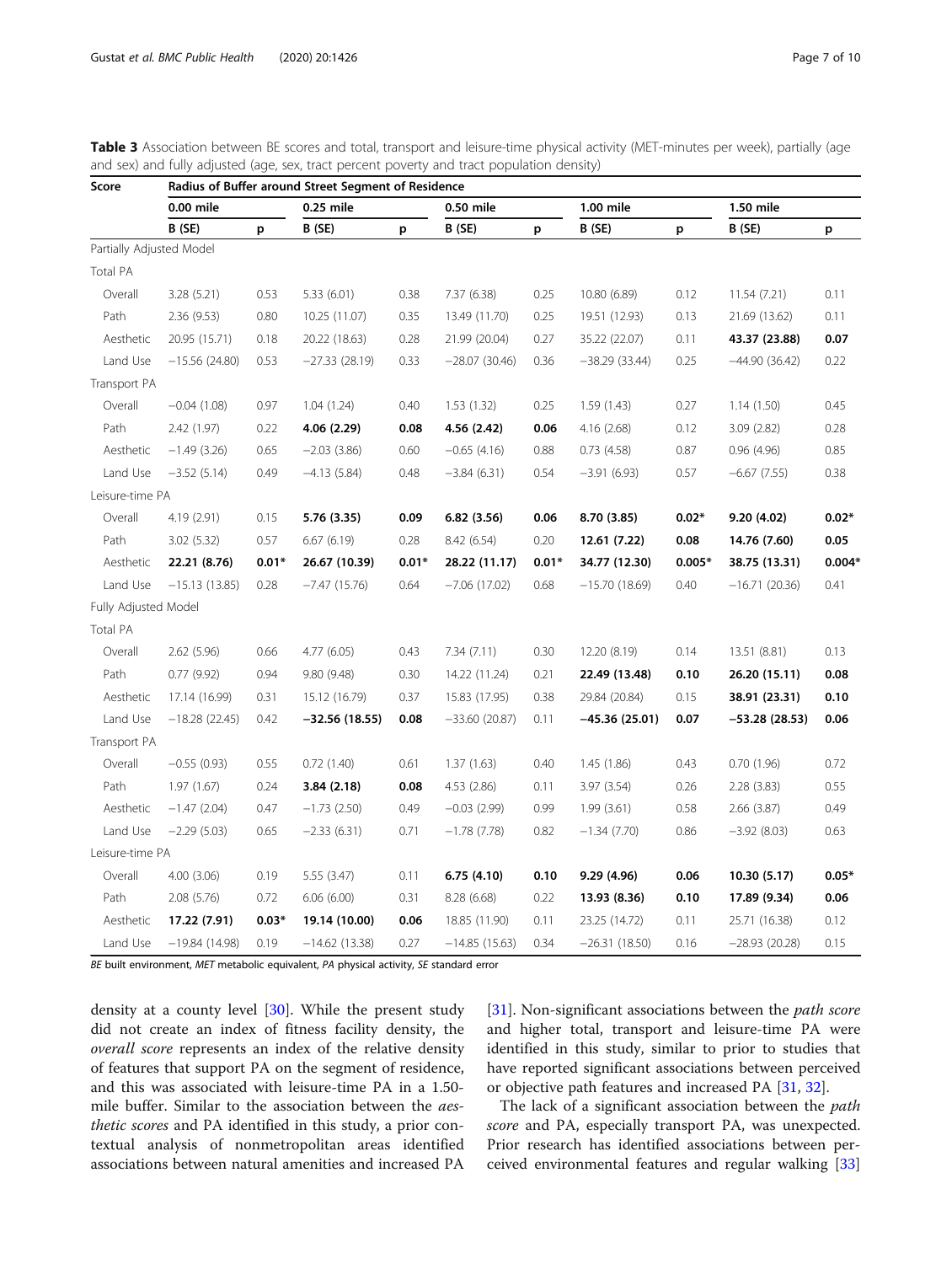and utilitarian walking in a small town settings [\[34](#page-9-0)]. These perceived environmental features associated with increased odds of utilitarian walking included crosswalks and crossing signals, slower traffic speeds, the presence of a path and the presence of a natural recreation area in the neighborhood of residence [[34](#page-9-0)]. Participants in that study reported high levels of utilitarian walking, with 73% reporting any utilitarian walking and 22% reporting 150 or more minutes of utilitarian walking per week [[34\]](#page-9-0). The participants in the present study engaged in much less transport PA, with an average of 43.5 METminutes of transport PA per week (equivalent to 13.2 min of transport walking per week). Even at such low levels of transport PA, there was a suggestive (though not statistically significant) association between the path score and transport PA, which may be associated more strongly with transport PA in a population that engages in more regular walking. Over a third of adults in the United States reported being regular walkers, getting at least 150 min of moderate-to-vigorous PA per week [\[32](#page-9-0)], which is far above the amount of transport PA observed in this study, so further exploration of the relationship between path features and transport PA in rural adults is merited.

The suggestive (though not statistically significant) associations between higher *land-use scores* and lower total PA in fully adjusted models was also unexpected. A higher land-use score indicates land development types thought be associated with higher PA, such as the presence of mixed development, the absence of terrain that would dissuade PA such as hills, and more dense residential settlement with homes in better condition. Most segments had residential development only (86.6%) and flat terrain (94.9%). The inverse association between our land-use score and PA conflicts with a prior reported association found between the objectively (geographic information systems) measured presence of land with an industrial use, which was associated with any and higher levels of PA in a prior analysis of rural BE and PA [\[34](#page-9-0)]. Another study demonstrated relationships between environmental characteristics (sunlight hours, mean temperature, percent humidity, topographic relief) and increased PA in a study using broader geographic units of exposure [\[31\]](#page-9-0). The majority of participants in this study live in southern Louisiana and adjacent areas of southern Mississippi, with very little variability in climate and relatively consistent topography, which when coupled with the more fine geographic units used could explain the deviation from previously published results.

Previous research has suggested that the relationship between BE features and PA is likely moderated by individual perception of the environment [\[35](#page-9-0)]. Perceptions of the environment have been associated with PA in rural-dwelling adults [\[34](#page-9-0)] and this increase in PA with perceptions of more PA-supportive features and facilities may be due to the removal of a psychological barrier to PA.

This study has a number of strengths that should be mentioned. A validated instrument was used to assess PA among study participants [\[23](#page-9-0)], and this also allowed for the evaluation of different domains of PA. A street segment audit instrument developed for rural environment assessment was used to conduct BE audits [\[19](#page-9-0)]. We have provided detailed information on our scoring procedure that can be replicated where one previously did not exist for the instrument. This responds to a call from The Community Guide to refine summary assessment tools for objective characteristics of the environment [\[36](#page-9-0)]. Objective assessment of BE along the street segment of residence of each participant was conducted for every available image in Google StreetView. Duplicate audits conducted on a randomly selected subset of segments to evaluate reliability, which was found to be good. The high density of street segments audited in Bogalusa allowed for the calculation of unique "neighborhood" scores for different size buffers around each segment of residence. This allowed the evaluation of BE influences across different size geographic units, because there is little knowledge about the appropriate areal unit for rural BE exposures. There are also limitations which should be mentioned. The associations observed are cross sectional, and future research into the longitudinal relationship between BE and PA in rural settings is necessary. The use of Google Street View is a limitation as the street segment images may not have been from the same time as the reports of PA behavior. Although the segment images used were the one closest in time to the study visit, there may be changes to the environment that were not captured. The appropriate geographic context in which BE influences PA for these study participants is unknown [\[37\]](#page-9-0). This study used geographic contexts around the residence as the unit of study, which could lead to non-differential misclassification of BE exposures and underestimation of the influence of the BE on PA. The participants in this study are primarily white and black middle-aged adults in rural Louisiana, and reported associations might not be generalizable to other age groups and races, or to other geographies.

# Conclusions

Because rural areas will face resource constraints, feasibility should be considered when evaluating BE modifications to promote PA  $[17]$  $[17]$ . Prior studies have identified feasible changes that can be made to promote PA, including enhancing existing features, and making small improvements [[17](#page-9-0)]. The significant association between the aesthetic score and increased leisure-time PA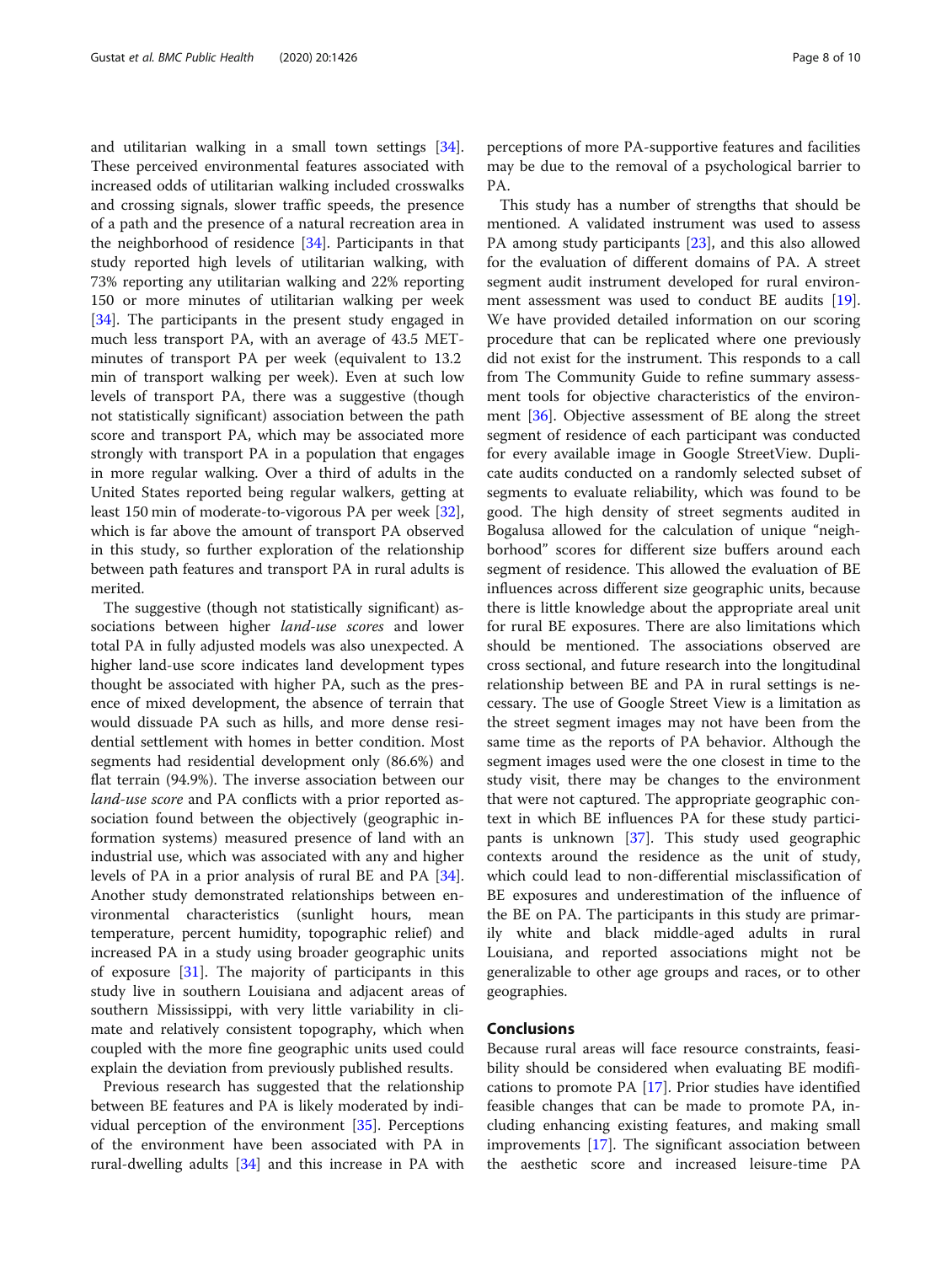<span id="page-8-0"></span>indicates that small interventions to improve community aesthetics (the removal of incivilities such as abandoned vehicles, removal of garbage and litter, encouraging the proper disposal of tobacco products, and installing and maintaining greenspaces) can contribute to more active rural communities.

#### Supplementary information

Supplementary information accompanies this paper at [https://doi.org/10.](https://doi.org/10.1186/s12889-020-09509-4) [1186/s12889-020-09509-4](https://doi.org/10.1186/s12889-020-09509-4).

Additional file 1: Supplemental Fig. 1. Graphic demonstrating the use of buffers in the construction of buffered neighborhood scores. The hexagon markings indicate sample audited street segments with buffers of 0.25, 0.50 and 1.00 miles around example segments A and B.

Additional file 2: Supplemental Table 1. Agreement for specific items assessed using a modified Rural Active Living Assessment street segment audit tool on a sample of street segments of residence for participants in the Bogalusa Heart Study and description of the development of overall and category specific scores for street segment built environment. Comm: commercial, Dest: destination, Freq: frequency, Mod: moderate, mph: miles per hour, Res: residential.

Additional file 3: Supplemental Table 2. Agreement for all items overall and in categories of features assessed using a modified Rural Active Living Assessment street segment audit tool on a sample of street segments of residence for participants in the Bogalusa Heart Study ( $n =$ 196 segments, 392 observations).

Additional file 4: Supplemental Table 3. Intra-class correlation coefficients for scores developed overall and in categories of features assessed using a modified Rural Active Living Assessment street segment audit tool on a sample of street segments of residence for participants in the Bogalusa Heart Study (n = 196 segments, 392 observations). \*The audited street segment image year was classified as during or before 2010 or after 2010.

Additional file 5: Supplemental Table 4. Association between BE scores and total, transport and leisure-time physical activity (MET-minutes per week), partially (age and sex) and fully adjusted (age, sex, tract percent poverty and tract population density). BE: built environment; SE: standard error; PA: physical activity.

#### Abbreviations

BE: build environment; BMI: body mass index; FPL: federal poverty level; GEE: generalized estimating equations; IPAQ: International Physical Activity Questionnaire; MET: metabolic equivalent; PA: physical activity; RALA: Rural Active Living Assessment

#### Acknowledgements

Not applicable.

#### Authors' contributions

JG conceptualized the research question, contributed to the analytical approach, developed the scoring approach, interpreted results, participated in writing and editing the manuscript. CEA contributed to the research question, conducted the analysis, created the spatial database, participated in the interpretation of results, and drafted the manuscript. QCC participated in piloting, conducting and coding the audits. LAB directs the BHS and provided BHS data and participated in interpretation of the data. MEW and STB participated in the interpretation of the data and assisted in editing the drafts of the manuscript. All authors have reviewed the manuscript and approved the final version.

#### Authors' information

Not applicable.

#### Funding

The work is supported by the following NIH grants: K12HD043451, P20GM109036, R21AG057983, R01HL121230, 2R01AG041200 and R01DK091718 (L. Bazzano).

#### Availability of data and materials

The data are available upon reasonable request to the BHS Steering Committee. A portion of the data are available through the NHLBI BioLINCC repository.

#### Ethics approval and consent to participate

Written informed consent was obtained from each participant and data collection protocols were approved by the Institutional Review Board of Tulane University (reference number #356359). Administrative permission for the analysis was provided by the Bogalusa Heart Study Steering Committee.

#### Consent for publication

Not Applicable.

#### Competing interests

The authors declare that they have no competing interests.

#### Author details

<sup>1</sup>Department of Epidemiology, School of Public Health and Tropical Medicine, Tulane University, 1440 Canal Street, Suite 2001, New Orleans, LA 70112, USA. <sup>2</sup> Center for Aging, Tulane University School of Medicine, New Orleans, LA 70112, USA. <sup>3</sup>Department of Global Community Health and Behavioral Sciences, School of Public Health and Tropical Medicine, Tulane University, New Orleans, LA 70112, USA. <sup>4</sup> Pennington Biomedical Research Center, Louisiana State University, Baton Rouge, LA 70808, USA.

#### Received: 28 January 2020 Accepted: 6 September 2020 Published online: 18 September 2020

#### References

- 1. Lee IM, Shiroma EJ, Lobelo F, Puska P, Blair SN, Katzmarzyk PT. Effect of physical inactivity on major non-communicable diseases worldwide: an analysis of burden of disease and life expectancy. Lancet. 2012;380(9838): 219–29.
- 2. Kohl HW 3rd, Craig CL, Lambert EV, Inoue S, Alkandari JR, Leetongin G, et al. The pandemic of physical inactivity: global action for public health. Lancet. 2012;380(9838):294–305.
- 3. Ding D, Lawson KD, Kolbe-Alexander TL, Finkelstein EA, Katzmarzyk PT, van Mechelen W, et al. The economic burden of physical inactivity: a global analysis of major non-communicable diseases. Lancet. 2016;388(10051): 1311–24.
- 4. United States Department of Health and Human Services. Physical activity guidelines for Americans. 2nd ed. Washington, DC: U.S. Dept. of Health and Human Services; 2018.
- 5. Guthold R, Stevens GA, Riley LM, Bull FC. Worldwide trends in insufficient physical activity from 2001 to 2016: a pooled analysis of 358 populationbased surveys with 1.9 million participants. Lancet Global Health. 2018;6(10): e1077–e86.
- 6. United States Department of Health and Human Services. National Institutes of Health. NIH health disparities strategic plan and budget fiscal years 2009- 2013. Washington, DC: U.S. Department of Health and Human Services; 2011.
- 7. Folta SC, Paul L, Nelson ME, Strogatz D, Graham M, Eldridge GD, et al. Changes in diet and physical activity resulting from the strong hearts, healthy communities randomized cardiovascular disease risk reduction multilevel intervention trial. Int J Behav Nutr Phys Act. 2019;16(1):91.
- 8. Matthews KA, Croft JB, Liu Y, Lu H, Kanny D, Wheaton AG, et al. Healthrelated behaviors by urban-Rural County classification - United States, 2013. MMWR Surveill Summ. 2017;66(5):1–8.
- 9. Villarroel M, Blackwell D, Jen A. Tables of Summary Health Statistics for U.S. Adults: 2018 National Health Interview Survey.: National Center for Health Statistics; 2019 [Available from: [http://www.cdc.gov/nchs/nhis/SHS/tables.](http://www.cdc.gov/nchs/nhis/SHS/tables.htm) [htm](http://www.cdc.gov/nchs/nhis/SHS/tables.htm).
- 10. Spence JC, Lee RE. Toward a comprehensive model of physical activity. Psychol Sport Exerc. 2003;4(1):7–24.